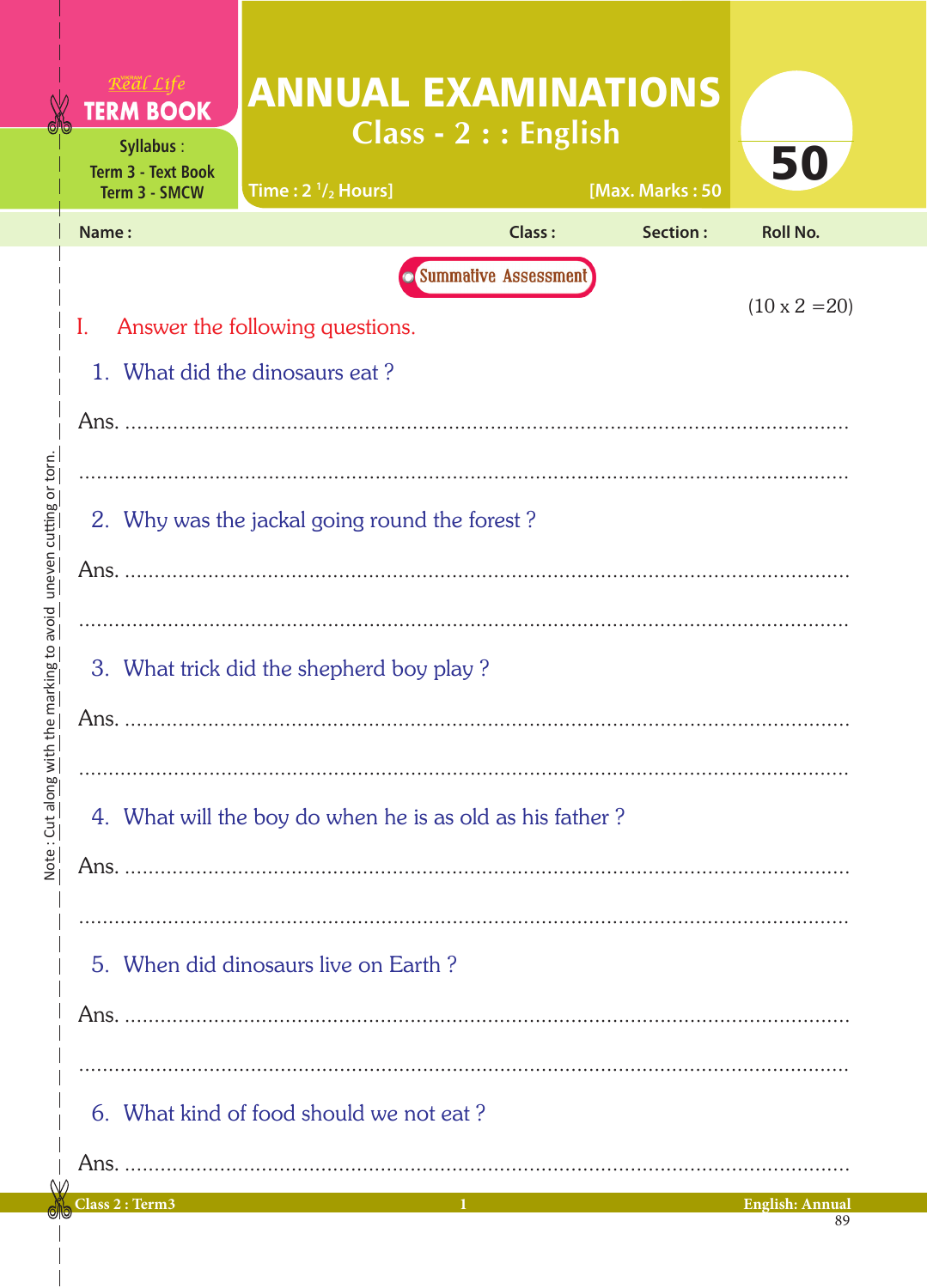| 7. What did the shepherd boy do everyday?                     |
|---------------------------------------------------------------|
|                                                               |
|                                                               |
| 8. Can the boy go to the fair himself now?                    |
|                                                               |
|                                                               |
| 9. What should we not bite?                                   |
|                                                               |
|                                                               |
| 10. The jackal was not worried about food for many days. Why? |
|                                                               |
|                                                               |
|                                                               |
| <b>• Formative Assessment</b>                                 |

 $(5 \times 1 = 5)$ 

II. Using the words given in the box, complete the sentences. [attack mischievous fooling panicked suddenly]

- 1. Raju always plays tricks with his friends. He is very \_\_\_\_\_\_\_\_\_\_\_\_\_.
- 2. We were all afraid when a tiger \_\_\_\_\_\_\_\_\_\_\_\_\_\_\_\_ appeared before us.
- 3. When I didn't see my mother at the supermarket, I \_\_\_\_\_\_\_\_\_\_\_\_\_\_\_.
- 4. The villagers came with sticks and stones to \_\_\_\_\_\_\_\_\_\_\_\_\_\_ the tiger.
- 5. Krishna didn't see the tiger. He was \_\_\_\_\_\_\_\_\_\_\_ everybody.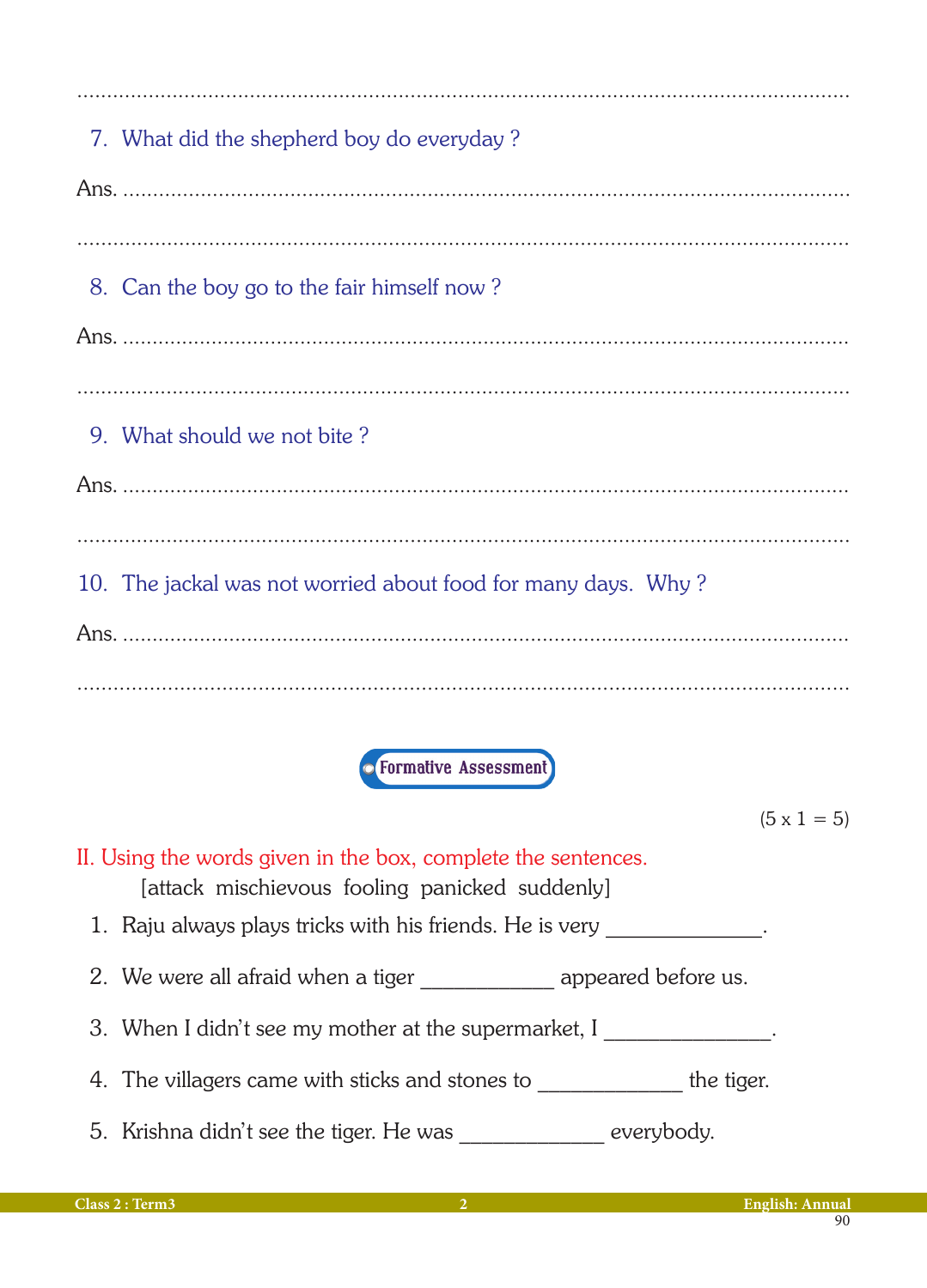|                                                   |                                                                             |                                                                                  | III. Write (T) for "True" statements and (F) for "False" statements. | $(5 \times 1 = 5)$ |  |  |  |  |  |
|---------------------------------------------------|-----------------------------------------------------------------------------|----------------------------------------------------------------------------------|----------------------------------------------------------------------|--------------------|--|--|--|--|--|
| with the marking to avoid uneven cutting or torn. |                                                                             |                                                                                  | 1. The jackal was happy to see a dead elephant.                      |                    |  |  |  |  |  |
|                                                   |                                                                             | 2. The lion killed the elephant.                                                 |                                                                      |                    |  |  |  |  |  |
|                                                   |                                                                             | 3. The jackal was very clever.                                                   |                                                                      |                    |  |  |  |  |  |
|                                                   |                                                                             | 4. We should cut nails with our teeth.                                           |                                                                      |                    |  |  |  |  |  |
|                                                   | 5. We should not keep sharp objects in our mouth.                           |                                                                                  |                                                                      |                    |  |  |  |  |  |
|                                                   | $(5 \times 1 = 5)$<br>IV. Write the opposites of the following.             |                                                                                  |                                                                      |                    |  |  |  |  |  |
|                                                   |                                                                             | 1. small                                                                         | $\times$                                                             |                    |  |  |  |  |  |
|                                                   |                                                                             | 2. thin                                                                          | $\times$                                                             |                    |  |  |  |  |  |
|                                                   |                                                                             | 3. little                                                                        | $\times$                                                             |                    |  |  |  |  |  |
|                                                   |                                                                             |                                                                                  |                                                                      |                    |  |  |  |  |  |
|                                                   |                                                                             | 5. old                                                                           | X                                                                    |                    |  |  |  |  |  |
|                                                   | $(5 \times 1 = 5)$<br>Use 'was' or 'were' and complete the sentences.<br>V. |                                                                                  |                                                                      |                    |  |  |  |  |  |
| Note: Cut along                                   | 1. He is very tall. Ten years ago, he  short.                               |                                                                                  |                                                                      |                    |  |  |  |  |  |
|                                                   |                                                                             | 2. They are studying in college. Two years ago, they  in school.                 |                                                                      |                    |  |  |  |  |  |
|                                                   |                                                                             |                                                                                  |                                                                      |                    |  |  |  |  |  |
|                                                   |                                                                             | 4. You are wearing a blue shirt today. Yesterday, you  wearing a<br>brown shirt. |                                                                      |                    |  |  |  |  |  |
|                                                   |                                                                             | 5. She is reading a story now. Yesterday, she  reading a poem.                   |                                                                      |                    |  |  |  |  |  |

 $\overline{\phantom{a}}$